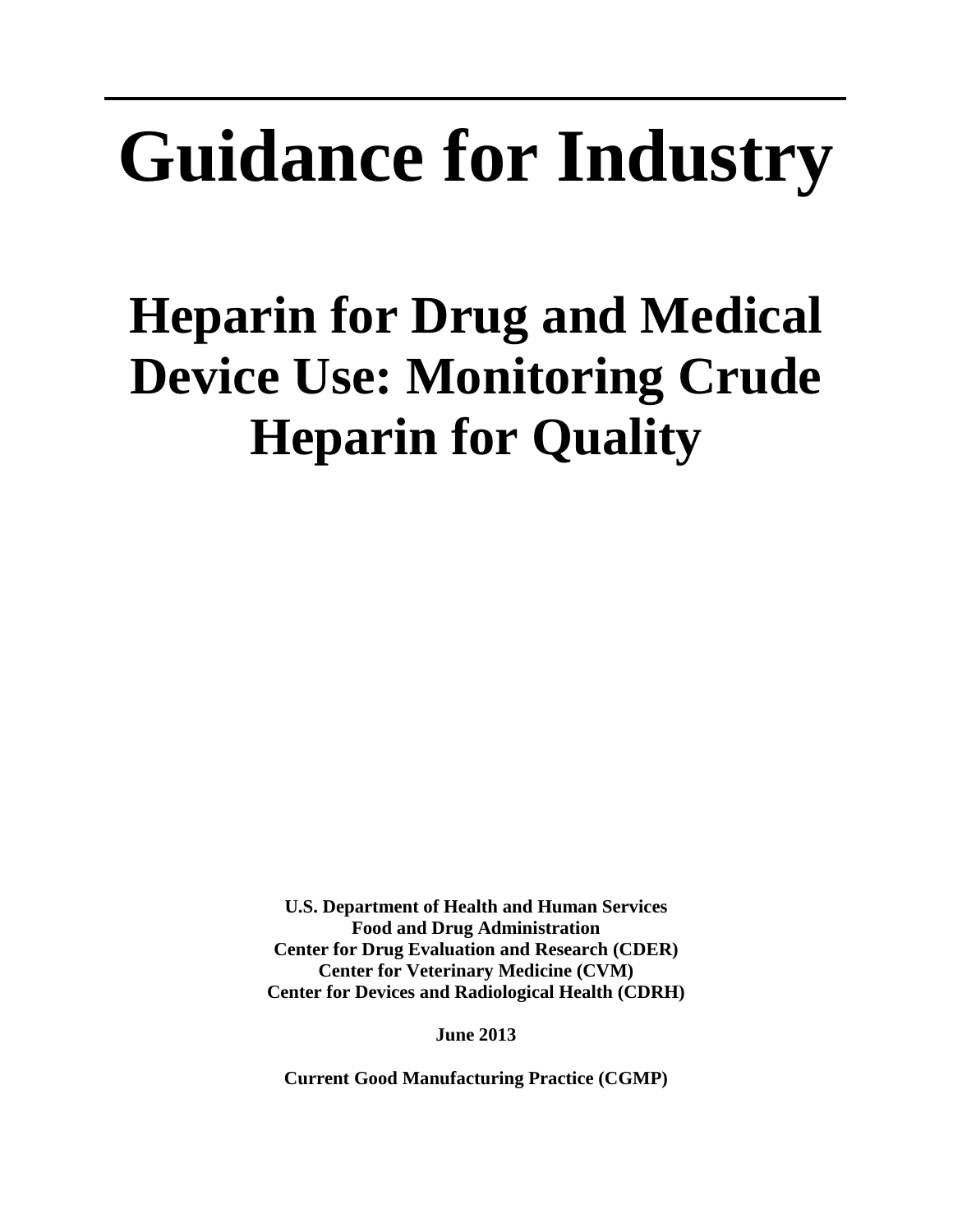# **Guidance for Industry Heparin for Drug and Medical Device Use: Monitoring Crude Heparin for Quality**

*Additional copies are available from: Office of Communications Division of Drug Information, WO51, Room 2201 Center for Drug Evaluation and Research Food and Drug Administration 10903 New Hampshire Ave. Silver Spring, MD 20993 Phone: 301-796-3400; Fax: 301-847-8714 druginfo@fda.hhs.gov* 

*<http://www.fda.gov/Drugs/GuidanceComplianceRegulatoryInformation/Guidances/default.htm>*

*and/or Communications Staff, HFV-12 Center for Veterinary Medicine Food and Drug Administration 7519 Standish Place Rockville, MD 20855 Phone: 240-276-9300*

*<http://www.fda.gov/AnimalVeterinary/GuidanceComplianceEnforcement/GuidanceforIndustry/default.htm>*

*and/or Division of Small Manufacturers, International, and Consumer Assistance*

*Center for Devices and Radiological Health Food and Drug Administration 10903 New Hampshire Avenue, Silver Spring, MD 20993. Phone: 301-796-5680 or 1-800-638-2041 Fax: 301-847-8149 <http://www.fda.gov/MedicalDevices/DeviceRegulationandGuidance/GuidanceDocuments/default.htm>*

*[dsmica@fda.hhs.gov](mailto:dsmica@fda.hhs.gov)*

**U.S. Department of Health and Human Services Food and Drug Administration Center for Drug Evaluation and Research (CDER) Center for Veterinary Medicine (CVM) Center for Devices and Radiological Health (CDRH)**

**June 2013**

**Current Good Manufacturing Practice (CGMP)**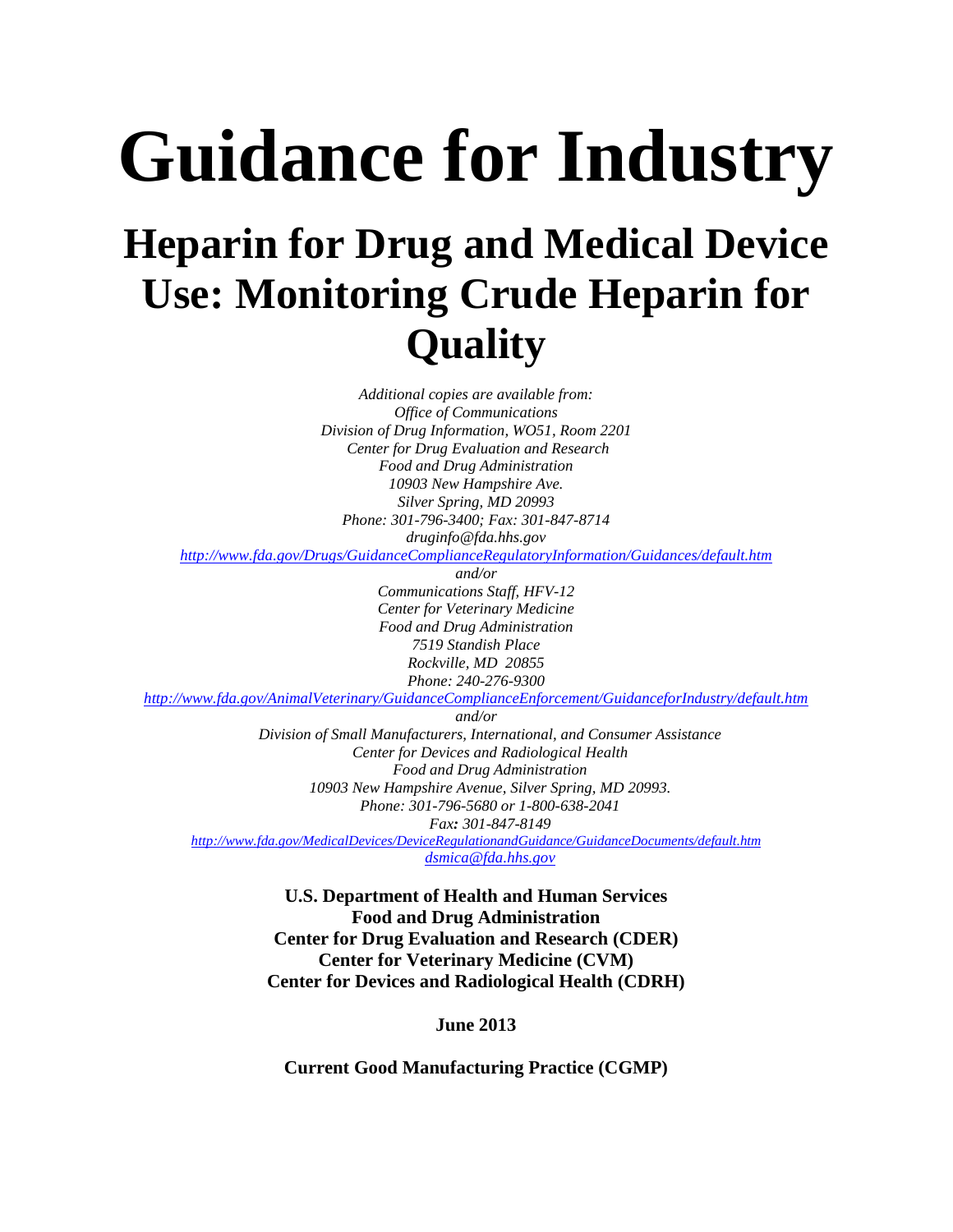### **TABLE OF CONTENTS**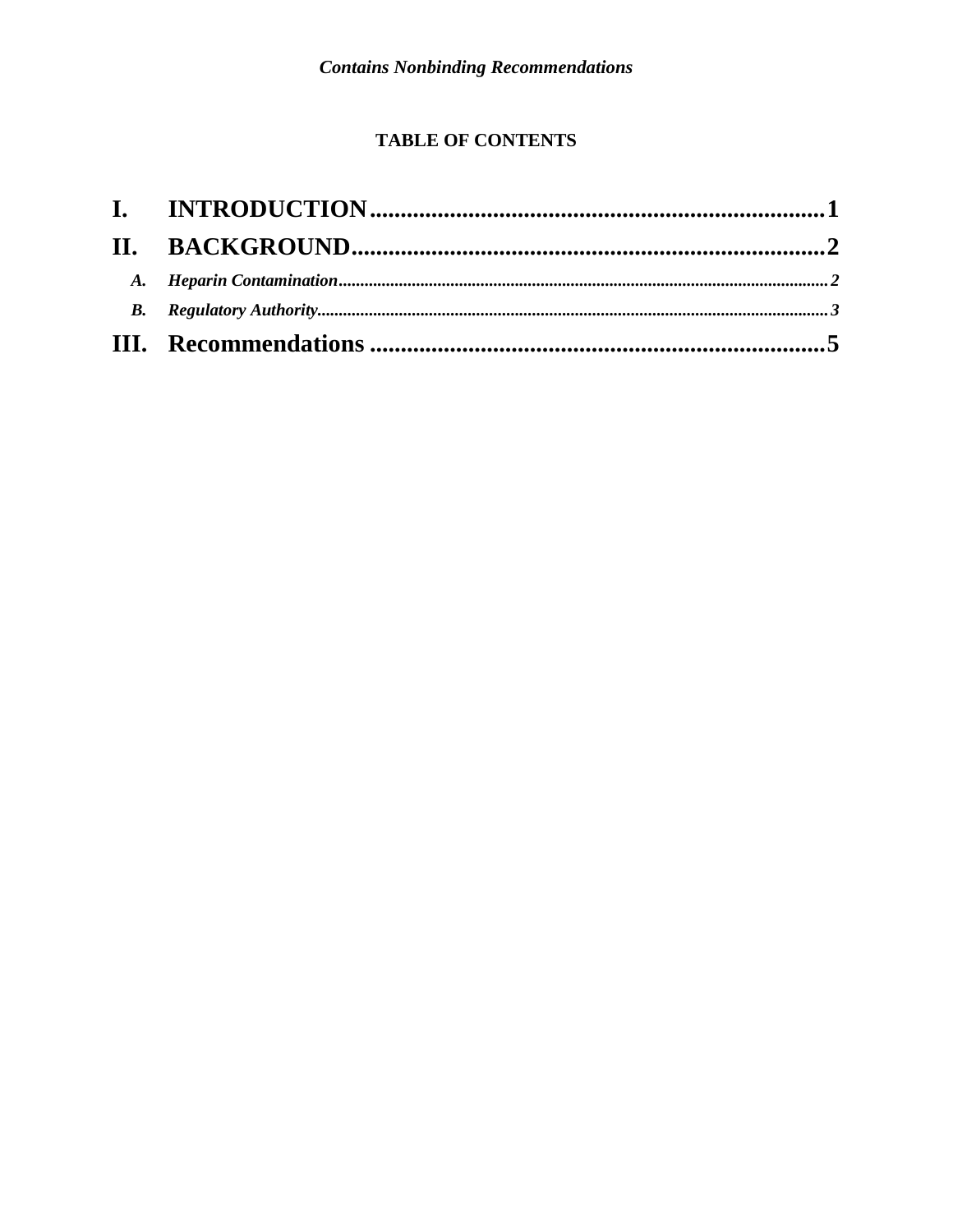# **Guidance for Industry***[1](#page-3-0)*

# **Heparin for Drug and Medical Device Use: Monitoring Crude Heparin for Quality**

This guidance represents the Food and Drug Administration's (FDA's) current thinking on this topic. It does not create or confer any rights for or on any person and does not operate to bind FDA or the public. You can use an alternative approach if the approach satisfies the requirements of the applicable statutes and regulations. If you want to discuss an alternative approach, contact the FDA staff responsible for implementing this guidance. If you cannot identify the appropriate FDA staff, call the appropriate number listed on the title page of this guidance.

# **I. INTRODUCTION**

This guidance is intended to alert manufacturers of active pharmaceutical ingredients (APIs), pharmaceutical and medical device manufacturers of finished products, repackers, and others to the potential risk of crude heparin contamination. $<sup>2</sup>$  $<sup>2</sup>$  $<sup>2</sup>$ </sup>

This guidance provides recommendations that will help API manufacturers, pharmaceutical and medical device manufacturers of finished products, repackers, and others, to better prevent the use of crude heparin that might contain over-sulfated chondroitin sulfate  $(SSCS)^3$  $(SSCS)^3$  or non-porcine ruminant material contaminants. It is important to monitor the use or development of test methods for crude heparin in addition to those set forth for heparin sodium API in the United States Pharmacopeia (USP). It is also important to identify and control the animal origin of crude heparin and confirm the species origin of heparin. This is consistent with the current USP

<span id="page-3-0"></span><sup>&</sup>lt;sup>1</sup> This guidance was developed by the Center for Drug Evaluation and Research (CDER) in cooperation with the Center for Veterinary Medicine (CVM) and the Center for Devices and Radiological Health (CDRH) at the Food and Drug Administration.

<span id="page-3-1"></span><sup>&</sup>lt;sup>2</sup> For the purpose of this guidance, we use the term *crude heparin* to mean an unrefined mixture of heterogeneous linear polysaccharides mainly composed of repeating units of highly sulfated disaccharides containing uronic acid, either D-glucuronic acid or L-iduronic acid, and D-glucosamine, and including various impurities extracted from mammalian tissues that requires further purification and processing before clinical use.

<span id="page-3-2"></span><sup>3</sup> *Over-sulfated chondroitin sulfate* (OSCS) is an over-sulfated form of chondroitin sulfate (CS) that contains an unusual type of sulfation not found in any natural source of CS. Glycosaminoglycans are polysaccharides containing repeating disaccharide units composed of alternating sulfated residues of N-acetylgalactosamine and Dglucuronic acid. Although CS is a naturally occurring glycosaminoglycan (e.g., derived from cartilage byproducts), OSCS is a semi-synthetic derivative of CS made by the chemical sulfonation of native CS. Thus, OSCS typically contains two to three additional sulfate groups per disaccharide unit compared to chondroitin sulfate. For the purpose of this guidance, we use the term *OSCS* to mean over-sulfated chondroitin sulfate and related over-sulfated glycosaminoglycan analogs.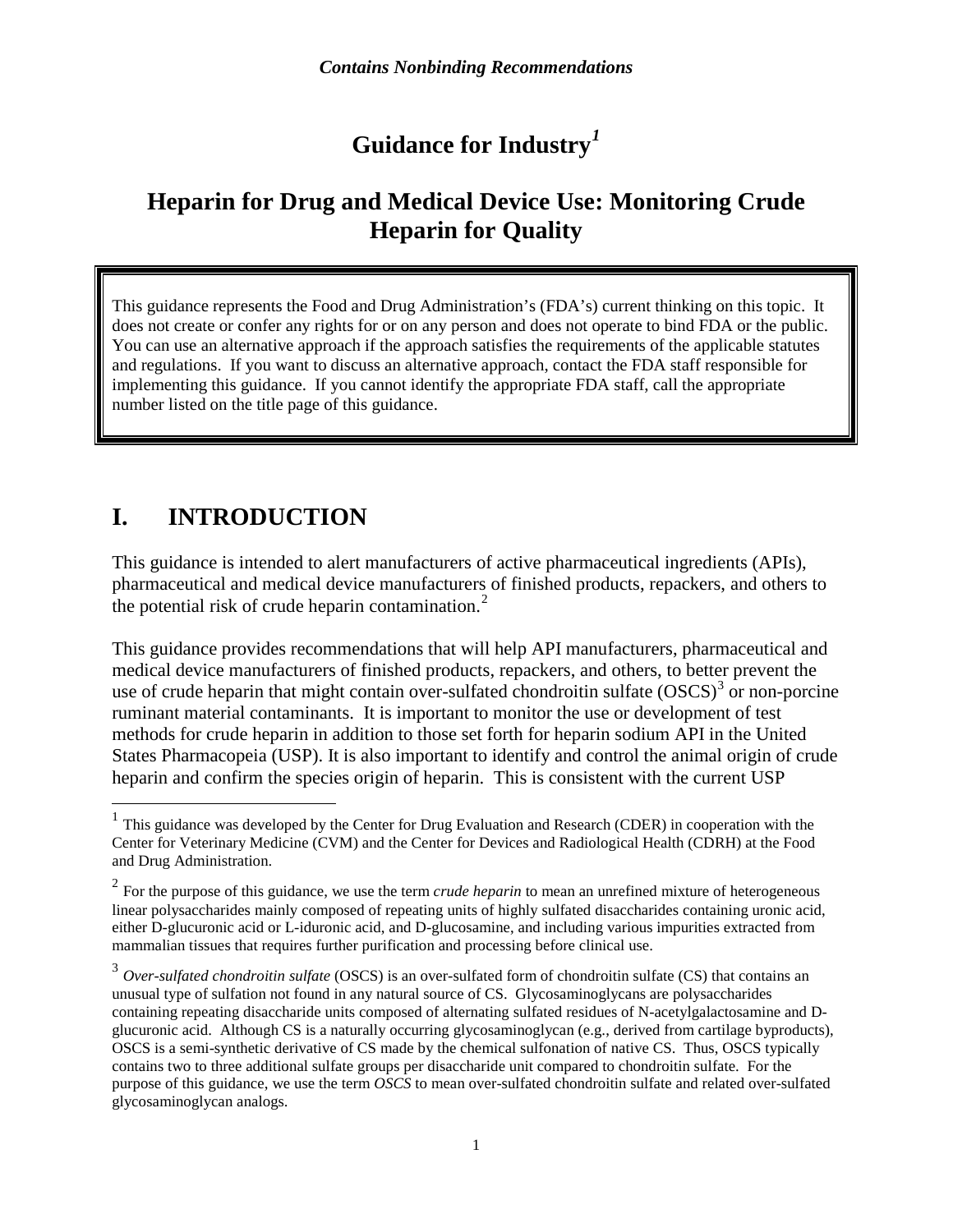#### *Contains Nonbinding Recommendations*

monograph for heparin sodium (USP33-NF28 Supplement 1 Reissue), which states: "Label [the heparin sodium] to indicate the tissue and the animal species from which it is derived." The identification of the animal origin of heparin has been studied by physico-chemical, immunological, and polymerase chain reaction (PCR) methods. Notwithstanding certain limitations, these methods have the potential to detect ruminant material contaminants in porcine heparin. Some of these methods (e.g*.*, PCR, immunochemical) could be used to detect ruminant contamination in the raw materials intended for use in quality heparin production.<sup>[4](#page-4-0),[5](#page-4-1)</sup> This guidance outlines the importance of testing for contamination in crude heparin — testing that should be performed in addition to the USP monograph tests set forth for heparin sodium API (used to make unfractionated and low molecular-weight heparin) to detect OSCS.[6](#page-4-2)

FDA's guidance documents, including this guidance, do not establish legally enforceable responsibilities. Instead, guidance describes the Agency's current thinking on a topic and should be viewed only as recommendations, unless specific regulatory or statutory requirements are cited. The use of the word *should* in Agency guidance means that something is suggested or recommended, but not required.

# **II. BACKGROUND**

#### **A. Heparin Contamination**

In early 2008, FDA received reports of serious acute hypersensitivity reactions (including some resulting in death) in patients undergoing dialysis.<sup>[7](#page-4-3)</sup> Further investigation as well as the sudden onset of adverse events suggested the contamination of heparin sodium for injection as a common factor among the cases. In April 2008, after extensive analysis and screening, FDA identified the contaminant OSCS in heparin API manufactured in China. (A large proportion of the heparin supply was then and is now imported into the United States from foreign facilities, and manufactured with crude heparin sourced from China.) In addition to the United States, at least 10 other countries reported the presence of contaminated heparin within their supply chains. OSCS contamination of heparin appears to be an example of intentional adulteration and has also been referred to as economically motivated adulteration—i.e., heparin appeared to be intentionally contaminated with OSCS to reduce the cost of production.

<span id="page-4-0"></span> <sup>4</sup> For the specificity of the tests, see *J.Pharm. Biomed. Anal.* 27: 305-313 (2002); *J.Pharm. Biomed. Anal.* 29: 431- 441 (2002); *Molecular and Cellular Probes* 20: 250-258 (2006); *J. Food Protection* 75: 1107-1112 (2012); *Anal. Bianal. Chem.* 404: 43-50 (2012).

<span id="page-4-1"></span><sup>&</sup>lt;sup>5</sup> See "Heparin Multiplex Real-Time PCR Assay (hMRTA)." This analytical method for crude heparin is available a[t http://www.fda.gov/AnimalVeterinary/ScienceResearch/ToolsResources/ucm350289.htm.](http://www.fda.gov/AnimalVeterinary/ScienceResearch/ToolsResources/ucm350289.htm)

<span id="page-4-2"></span><sup>&</sup>lt;sup>6</sup> Such testing should also include steps to monitor and confirm the species origin of heparin, as discussed above in note 4 and throughout this guidance. See discussion in section III and note 11.

<span id="page-4-3"></span> $<sup>7</sup>$  For further details, see Kishimoto, T., Viswanathan, K., Ganguly, T., et al., Contaminated Heparin Associated with</sup> Adverse Clinical Events and Activation of the Contact System, *N. Engl. J. Med.* 2008; 358:2457-2467; McMahon, A.W., Pratt, R.G., Hammad, T.A., et al., Description of Hypersensitivity Adverse Events Following Administration of Heparin that was Potentially Contaminated with Oversulfated Chondroitin Sulfate in early 2008, *Pharmacoepidemiology and Drug Safety* 2010; 19: 921-923.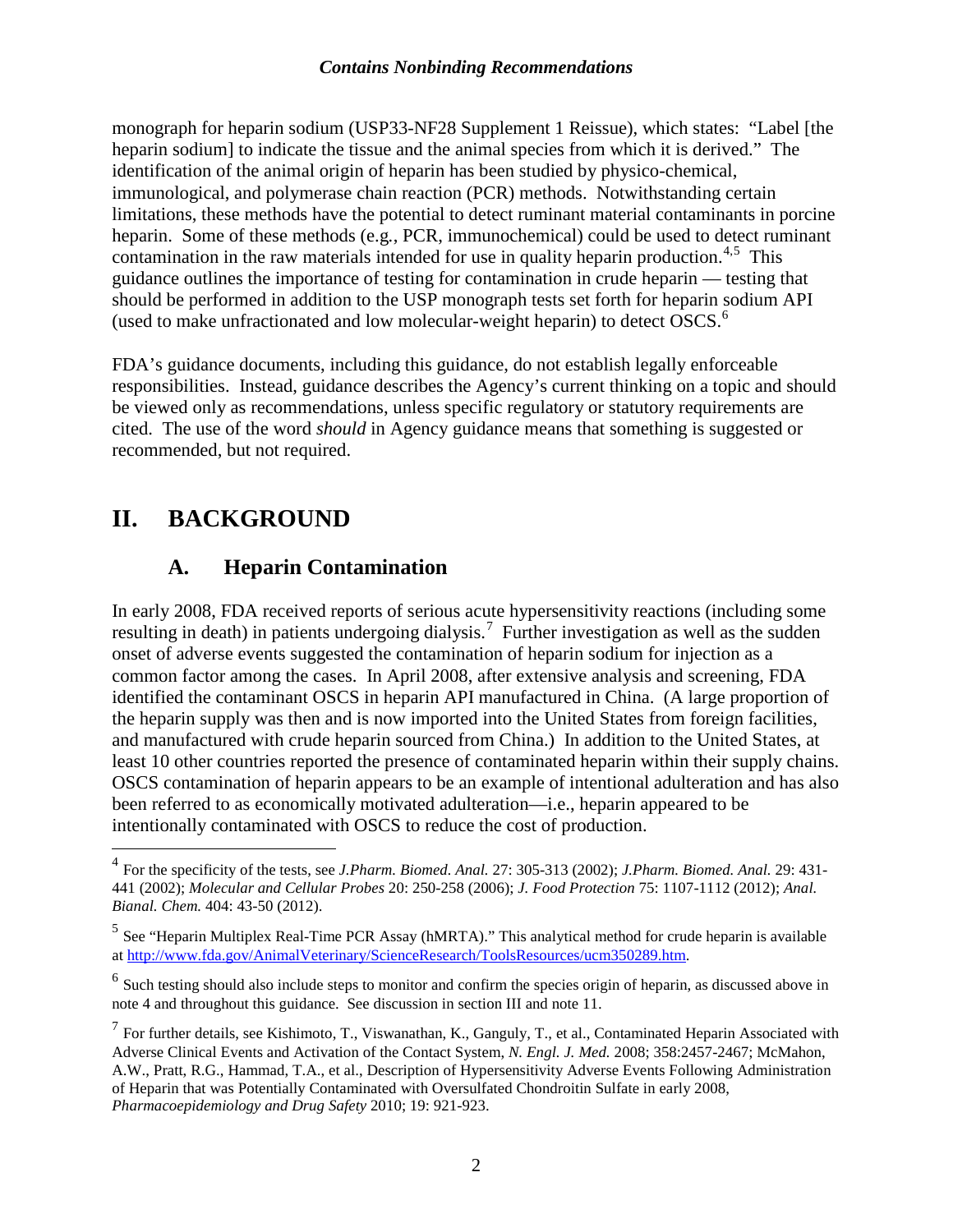Beyond OSCS contamination, the complexity and global nature of the heparin supply chain provide other opportunities for intentional adulteration. In particular, substitution of non-porcine sources of crude heparin for porcine heparin generally raises concerns, unless specifically approved in a drug or medical device application. The potential for bovine heparin substitution, for example, could pose a risk because of possible contamination with the bovine spongiform encephalopathy (BSE)<sup>[8](#page-5-0)</sup> agent derived from ruminant materials.<sup>[9](#page-5-1)</sup> The control of the animal origin of crude heparin is important for ensuring the safety of drugs and devices that contain heparin and to protect public health.

The reported incidents of OSCS contamination, FDA's past discovery of OSCS in both heparin API and crude heparin, and the ruminant substitution scenario illustrate the potential risk of contamination for FDA-regulated products derived from heparin. Therefore, it is important for drug and medical device manufacturers to be diligent in ensuring that no component used in the manufacture of any drug or medical device containing heparin is contaminated with OSCS or non-porcine material.

FDA has issued a health information advisory to make the public aware of FDA's ongoing effort to monitor the safety and quality of the heparin supply.<sup>[10](#page-5-2)</sup>

### **B. Regulatory Authority**

As previously discussed, the manufacture of heparin generally involves the extraction and isolation of crude heparin from porcine intestinal mucosa and further purification of heparin. Crude heparin is often intended for use as a component of other drugs, including heparin sodium for injection and low molecular weight heparins.

FDA considers the presence of OSCS or use of any non-porcine origin material, especially ruminant material (unless specifically approved in the drug application) in crude heparin, or any other form of heparin, to render that drug adulterated under section 501 of the Federal Food, Drug, and Cosmetic Act (FD&C Act) (21 U.S.C. 351).

Medical devices may also contain drug components such as heparin. For example, certain medical devices may be coated with heparin. FDA also considers the presence of OSCS or any non-porcine origin material, especially ruminant material (unless specifically approved in the device application) in a device containing heparin to render that product adulterated under

<span id="page-5-0"></span> <sup>8</sup> Butler, D., British BSE Reckoning Tells a Dismal Tale, *Nature* 1998, 392: 532-533.

<span id="page-5-1"></span><sup>9</sup> Scientific Opinion on BSE Risk in Bovine Intestines, EFSA Panel on Biological Hazards, European Food Safety Authority*, EFSA Journal* 2009, (1317): 1-19.

<span id="page-5-2"></span><sup>&</sup>lt;sup>10</sup> Public Health Update: Recall of Heparin Sodium for Injection  $(2/28/2008)$ , [http://www.fda.gov/Drugs/DrugSafety/PostmarketDrugSafetyInformationforPatientsandProviders/ucm112665.htm;](http://www.fda.gov/Drugs/DrugSafety/PostmarketDrugSafetyInformationforPatientsandProviders/ucm112665.htm) Follow-up Notice to Heparin Device Manufacturers and Initial Distributors (4/8/2009), [http://www.fda.gov/MedicalDevices/Safety/AlertsandNotices/ucm135352.htm.](http://www.fda.gov/MedicalDevices/Safety/AlertsandNotices/ucm135352.htm)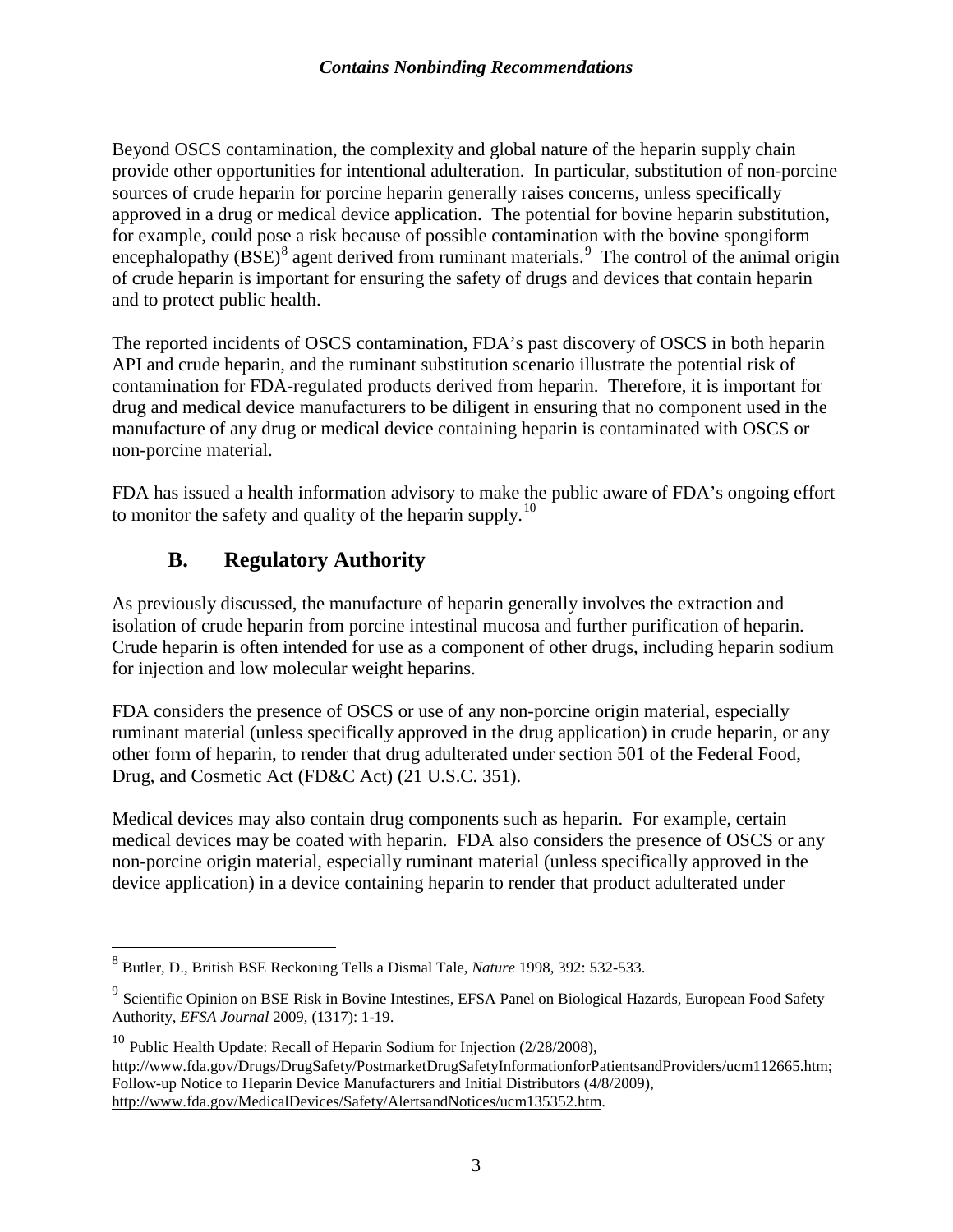#### *Contains Nonbinding Recommendations*

section 501 of the FD&C Act  $(21 \text{ U.S.C. } 351)$ .<sup>11</sup> Under 21 CFR 820.50 and 820.80, medical device manufacturers are required to have purchasing controls and acceptance activities to ensure that devices containing heparin meet specified requirements.

FDA requires manufacturers of drugs to ensure the identity, strength, quality, and purity of their products. (See, e.g., 21 CFR 211.84 and 211.100 for finished pharmaceuticals.) FDA's guidance for industry *Q7 Good Manufacturing Practice Guidance for Active Pharmaceutical Ingredients (ICH Q7)*<sup>[12](#page-6-1)</sup> provides guidance on proper material control in the manufacture of APIs and use of API starting materials, including, but not limited to, a supplier management program that ensures use of only qualified material suppliers. [13](#page-6-2) Also, FDA's guidance for industry *Q9 Quality Risk Management (ICH Q9)* provides guidance regarding the application of risk management principles to the manufacture of drugs. It is critical that a firm's quality control program ensure the safety and quality of crude heparin used to make FDA-regulated products. It is equally important that firms engage in business only with appropriately qualified suppliers.

For medical devices, the control of suppliers is addressed in the Quality System Regulation under purchasing controls (21 CFR 820.50). The relationship between purchasing controls and acceptance activities (21 CFR 820.80) is vital and directly related to design controls, especially the output of risk analyses and other risk management activities (21 CFR 820.30(g)) to support better decision-making and establish the type and extent of controls commensurate to the risk.<sup>[14](#page-6-3)</sup>

<http://www.fda.gov/Drugs/GuidanceComplianceRegulatoryInformation/Guidances/default.htm>*.*

<span id="page-6-0"></span> $11$  The presence of OSCS or any non-porcine origin material, especially ruminant material, in products containing heparin may also implicate other violations of the FD&C Act.

<span id="page-6-1"></span><sup>12</sup> In November 2005, ICH renamed *Q7A Good Manufacturing Practice Guidance for Active Pharmaceutical Ingredients (ICH Q7A)* as *Q7 Good Manufacturing Practice Guidance for Active Pharmaceutical Ingredients (ICH Q7)*. We update guidances periodically. To make sure you have the most recent version of a guidance, check the CDER guidance page at

<span id="page-6-2"></span><sup>&</sup>lt;sup>13</sup> See ICH O7 section VII, Materials Management.

<span id="page-6-3"></span><sup>&</sup>lt;sup>14</sup> In addition to purchasing controls, acceptance activities, and design controls, there are other requirements under 21 CFR Part 820. For example, manufacturers must have procedures to control and evaluate nonconforming products (21 CFR 820.90) and implement any actions necessary to correct and prevent recurrence of nonconforming product and other quality problems escalated to corrective and preventive actions (21 CFR 820.100). Ultimately, manufacturers of devices containing heparin must comply with all applicable requirements under 21 CFR Part 820.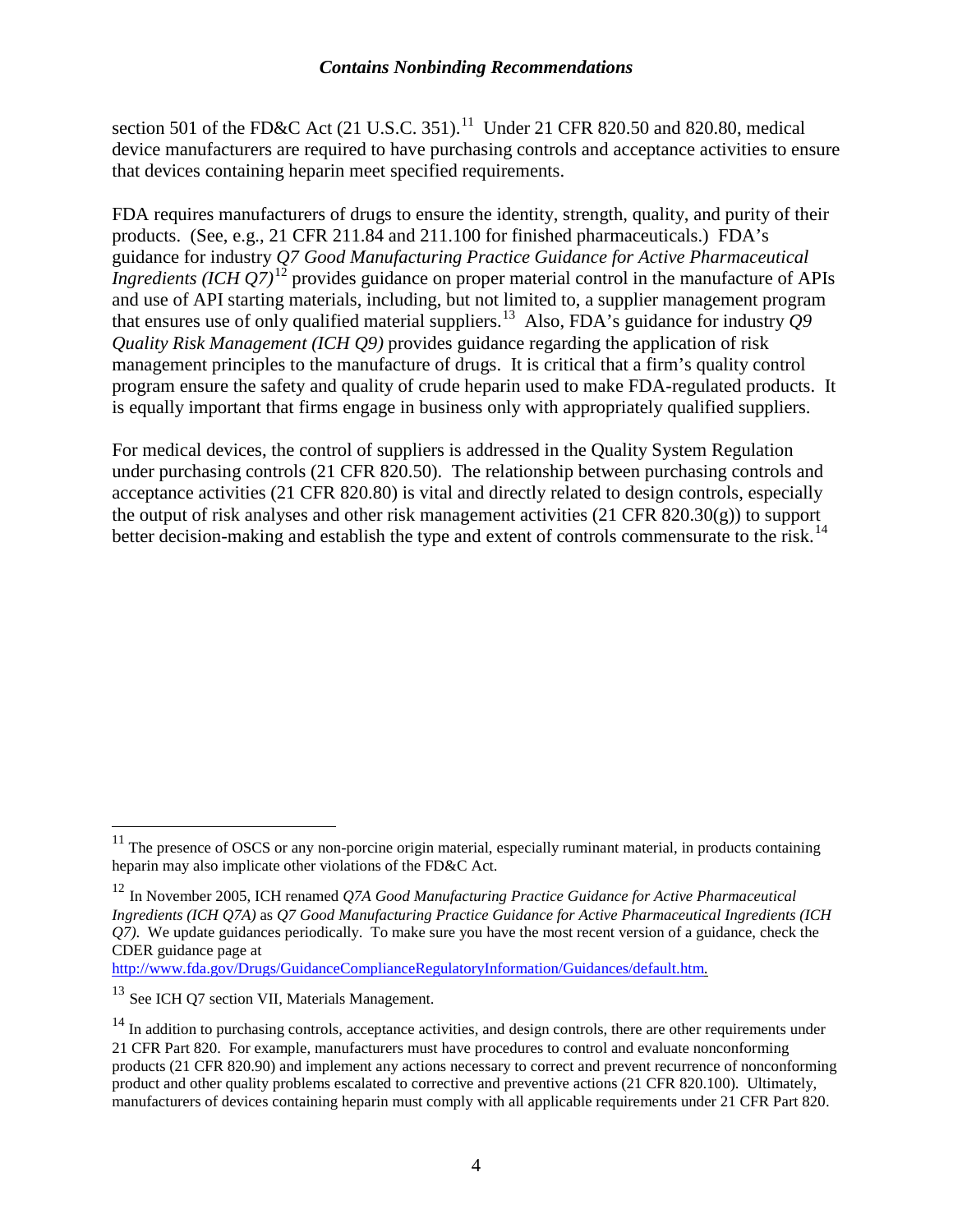## **III. Recommendations**

Because of the risk of potential heparin contamination in the future, it is important that manufacturers take steps to ensure that the heparin supply chain is not contaminated with OSCS or any non-porcine origin material, especially ruminant material, unless specifically approved in the drug or medical device application. FDA recommends that drug establishments that receive or use crude heparin to manufacture drug products or heparin components for use in medical devices do the following:

1. Test and confirm the species origin of crude heparin in each lot of every shipment before use in the manufacture or preparation of a drug (including APIs, drug products, and heparin components for use in a medical device).

The test method should be qualified for use in testing crude heparin and for the detection and identification of the species origin of ruminant material. The method should be based on good scientific principles (e.g., sufficient accuracy and specificity) and possess a level of sensitivity commensurate with the current state of scientific knowledge and risk. FDA has posted an assay method for measuring ruminant contamination in crude heparin using real-time polymerase chain reaction (PCR, hMRTA).<sup>15</sup> This method has been evaluated for suitability using crude heparin of porcine origin and bovine reference materials. An alternative method or methods can also be qualified for use (i.e., sufficiently validated for the degree of precision/accuracy required for its use) in screening crude heparin for the presence of ruminant material.

2. Test for OSCS in crude heparin in each lot of every shipment before use in the manufacture or preparation of a drug (including APIs, drug products, and heparin components for use in a medical device).

The test method should be qualified for use in testing crude heparin and suitable for detecting low levels of OSCS. The method should be based on good scientific principles (e.g., sufficient accuracy and specificity) and possess a level of sensitivity commensurate with the current state of scientific knowledge and risk. FDA has published an assay method for measuring OSCS contamination in crude heparin using strong anion exchange (SAX) high-pressure liquid chromatography (HPLC).<sup>[16](#page-7-1),17</sup> This method has been evaluated using crude heparin of porcine origin and OSCS reference materials. An alternative method or methods can also be qualified

[http://www.fda.gov/downloads/AboutFDA/CentersOffices/OfficeofMedicalProductsandTobacco/CDER/UCM2062](http://www.fda.gov/downloads/AboutFDA/CentersOffices/OfficeofMedicalProductsandTobacco/CDER/UCM206230.pdf) [30.pdf.](http://www.fda.gov/downloads/AboutFDA/CentersOffices/OfficeofMedicalProductsandTobacco/CDER/UCM206230.pdf)

<span id="page-7-0"></span><sup>&</sup>lt;sup>15</sup> See "Heparin Multiplex Real-Time PCR Assay (hMRTA)." This analytical method for crude heparin is available a[t http://www.fda.gov/AnimalVeterinary/ScienceResearch/ToolsResources/ucm350289.htm.](http://www.fda.gov/AnimalVeterinary/ScienceResearch/ToolsResources/ucm350289.htm)

<span id="page-7-1"></span><sup>&</sup>lt;sup>16</sup> See Analysis of crude heparin by <sup>1</sup>H-NMR, capillary electrophoresis, and strong-anion-exchange-HPLC for contamination by over sulfated chondroitin sulfate, *J. Pharm. Biomed. Anal.* 51: 921-926 (2010). This HPLC method has a limit of detection for OSCS of less than 0.1 percent. This analytical method for crude heparin is available at

<span id="page-7-2"></span><sup>&</sup>lt;sup>17</sup> For another assay method for detecting OSCS in crude heparin, see, Sommers, C.D., D.J. Mans, L.C. Mecker, and D.A. Keire. 2011. Sensitive Detection of Oversulfated Chondroitin Sulfate in Heparin Sodium or Crude Heparin with a Colorimetric Microplate Based Assay. *Anal. Chem*. 83: 3422-3430.